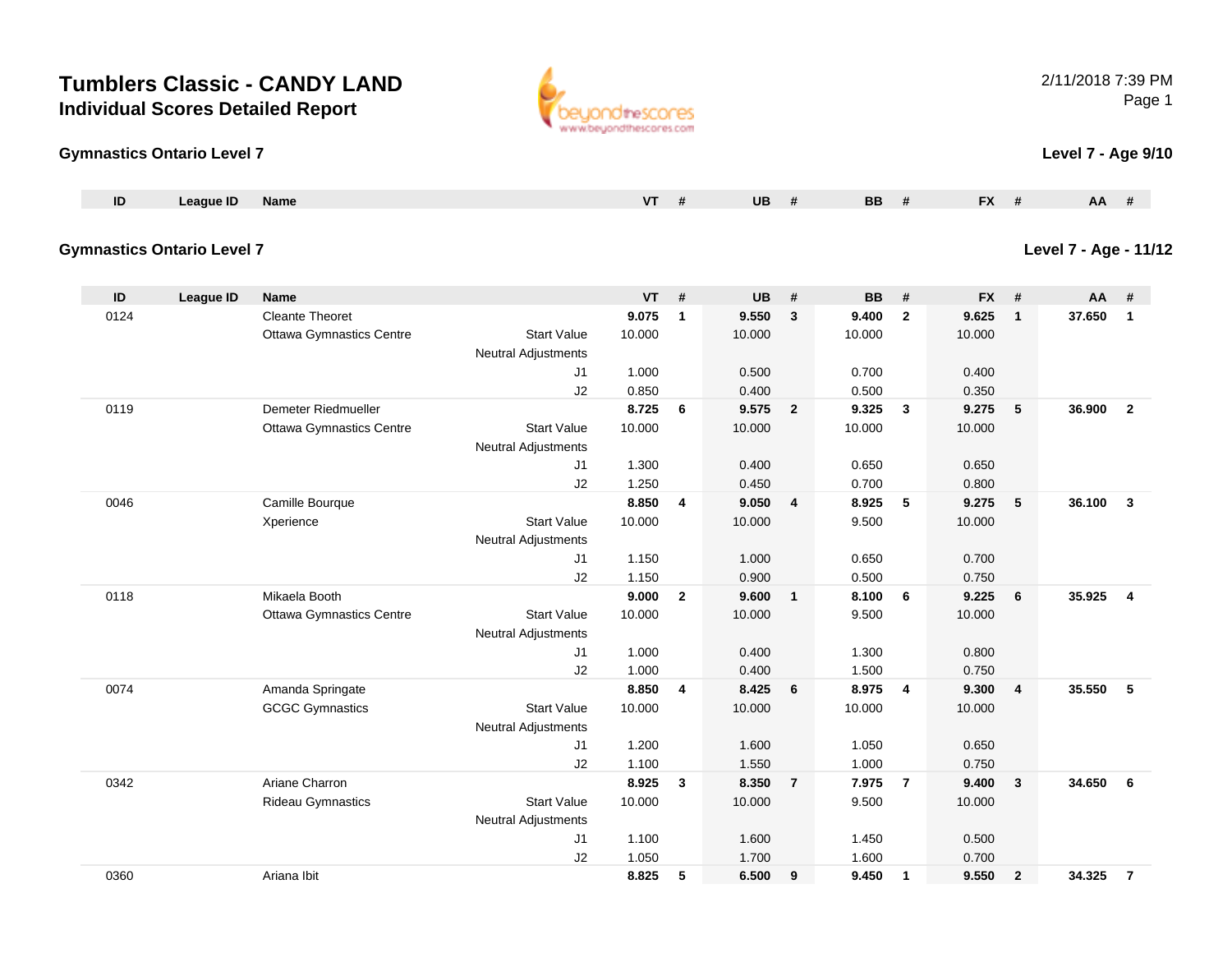

|      | <b>Tumblers</b>          | <b>Start Value</b><br><b>Neutral Adjustments</b> | 10.000 |                | 10.000  |   | 10.000 |     | 10.000  |                |        |     |
|------|--------------------------|--------------------------------------------------|--------|----------------|---------|---|--------|-----|---------|----------------|--------|-----|
|      |                          | J1                                               | 1.200  |                | 3.500   |   | 0.550  |     | 0.400   |                |        |     |
|      |                          | J2                                               | 1.150  |                | 3.500   |   | 0.550  |     | 0.500   |                |        |     |
| 0344 | Mia Spadaccini           |                                                  | 8.850  | 4              | 8.000 8 |   | 6.950  | - 9 | 9.000   | $\overline{7}$ | 32.800 | - 8 |
|      | <b>Rideau Gymnastics</b> | <b>Start Value</b>                               | 10.000 |                | 9.200   |   | 9.500  |     | 10.000  |                |        |     |
|      |                          | <b>Neutral Adjustments</b>                       |        |                |         |   |        |     |         |                |        |     |
|      |                          | J1                                               | 1.100  |                | 1.300   |   | 2.650  |     | 1.000   |                |        |     |
|      |                          | J2                                               | 1.200  |                | 1.100   |   | 2.450  |     | 1.000   |                |        |     |
| 0343 | Emma Ferrie              |                                                  | 8.225  | $\overline{7}$ | 8.500   | 5 | 7.775  | 8   | 7.900 8 |                | 32.400 | - 9 |
|      | <b>Rideau Gymnastics</b> | <b>Start Value</b>                               | 10.000 |                | 10.000  |   | 9.500  |     | 9.000   |                |        |     |
|      |                          | <b>Neutral Adjustments</b>                       |        |                |         |   |        |     |         |                |        |     |
|      |                          | J1                                               | 1.700  |                | 1.400   |   | 1.800  |     | 1.100   |                |        |     |
|      |                          | J2                                               | 1.850  |                | 1.600   |   | 1.650  |     | 1.100   |                |        |     |

### **Gymnastics Ontario Level 7**

**Level 7 - Ages 15**

| ID   | League ID | Name                            |                            | $VT$ #  |                         | <b>UB</b> | #                       | <b>BB</b> | - #                     | <b>FX</b> | #                       | $AA$ # |                |
|------|-----------|---------------------------------|----------------------------|---------|-------------------------|-----------|-------------------------|-----------|-------------------------|-----------|-------------------------|--------|----------------|
| 0122 |           | Emma Gray                       |                            | 9.550   | $\mathbf 1$             | 9.050     | $\overline{\mathbf{2}}$ | 9.475     | - 1                     | 9.550     | $\overline{\mathbf{2}}$ | 37.625 |                |
|      |           | <b>Ottawa Gymnastics Centre</b> | <b>Start Value</b>         | 10.000  |                         | 10.000    |                         | 10.000    |                         | 10.000    |                         |        |                |
|      |           |                                 | <b>Neutral Adjustments</b> |         |                         |           |                         |           |                         |           |                         |        |                |
|      |           |                                 | J1                         | 0.500   |                         | 0.900     |                         | 0.450     |                         | 0.400     |                         |        |                |
|      |           |                                 | J2                         | 0.400   |                         | 1.000     |                         | 0.600     |                         | 0.500     |                         |        |                |
| 0121 |           | Lucie Robert                    |                            | 9.350   | $\overline{\mathbf{2}}$ | 9.400     | -1                      | 9.150     | $\overline{\mathbf{2}}$ | 9.600     | $\mathbf 1$             | 37.500 | $\overline{2}$ |
|      |           | <b>Ottawa Gymnastics Centre</b> | <b>Start Value</b>         | 10.000  |                         | 10.000    |                         | 10.000    |                         | 10.000    |                         |        |                |
|      |           |                                 | <b>Neutral Adjustments</b> |         |                         |           |                         |           |                         |           |                         |        |                |
|      |           |                                 | J1                         | 0.550   |                         | 0.650     |                         | 0.800     |                         | 0.300     |                         |        |                |
|      |           |                                 | J <sub>2</sub>             | 0.750   |                         | 0.550     |                         | 0.900     |                         | 0.500     |                         |        |                |
| 0094 |           | Alex Sunstrum                   |                            | 8.625 3 |                         | 7.900     | $\overline{\mathbf{3}}$ | 8.350 3   |                         | 8.375     | $\mathbf{3}$            | 33.250 | 3              |
|      |           | <b>Bancroft Gems</b>            | <b>Start Value</b>         | 10.000  |                         | 10.000    |                         | 10.000    |                         | 10.000    |                         |        |                |
|      |           |                                 | <b>Neutral Adjustments</b> |         |                         |           |                         |           |                         |           |                         |        |                |
|      |           |                                 | J1                         | 1.400   |                         | 2.200     |                         | 1.600     |                         | 1.750     |                         |        |                |
|      |           |                                 | J <sub>2</sub>             | 1.350   |                         | 2.000     |                         | 1.700     |                         | 1.500     |                         |        |                |

**Gymnastics Ontario Level 7**

**Level 7 - Ages 13/14**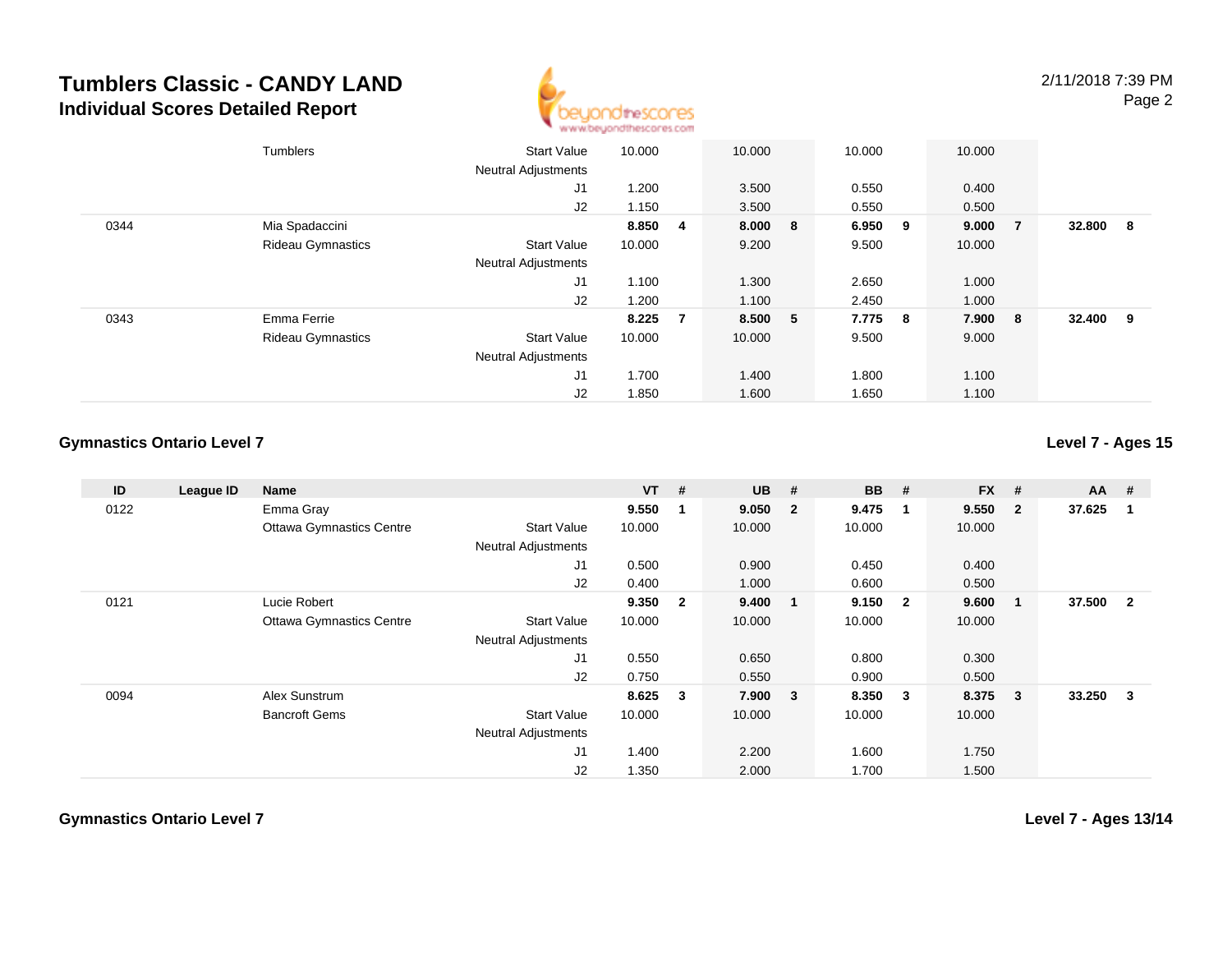

| ID   | League ID | <b>Name</b>                           |                            | $VT$ # |                | <b>UB</b> | #              | <b>BB</b> | #                       | $FX$ # |                         | AA     | #                       |
|------|-----------|---------------------------------------|----------------------------|--------|----------------|-----------|----------------|-----------|-------------------------|--------|-------------------------|--------|-------------------------|
| 0362 |           | Michelle-Rose Berube-Conway           |                            | 9.250  | 1              | 9.300     | $\mathbf{1}$   | 9.600     | 1                       | 9.375  | $\overline{2}$          | 37.525 | $\overline{1}$          |
|      |           | Tumblers                              | <b>Start Value</b>         | 10.000 |                | 10.000    |                | 10.000    |                         | 10.000 |                         |        |                         |
|      |           |                                       | <b>Neutral Adjustments</b> |        |                |           |                |           |                         |        |                         |        |                         |
|      |           |                                       | J1                         | 0.800  |                | 0.700     |                | 0.400     |                         | 0.700  |                         |        |                         |
|      |           |                                       | J2                         | 0.700  |                | 0.700     |                | 0.400     |                         | 0.550  |                         |        |                         |
| 0357 |           | Meg Varden                            |                            | 8.975  | 4              | 9.100     | 3              | 9.275     | $\overline{2}$          | 9.550  | $\overline{\mathbf{1}}$ | 36.900 | $\overline{\mathbf{2}}$ |
|      |           | Tumblers                              | <b>Start Value</b>         | 10.000 |                | 10.000    |                | 10.000    |                         | 10.000 |                         |        |                         |
|      |           |                                       | <b>Neutral Adjustments</b> |        |                |           |                |           |                         |        |                         |        |                         |
|      |           |                                       | J1                         | 1.050  |                | 0.900     |                | 0.750     |                         | 0.350  |                         |        |                         |
|      |           |                                       | J2                         | 1.000  |                | 0.900     |                | 0.700     |                         | 0.550  |                         |        |                         |
| 0047 |           | Heyleigh Degeer                       |                            | 9.025  | $\mathbf{3}$   | 9.025     | $\overline{4}$ | 8.250     | $\overline{\mathbf{4}}$ | 9.275  | $\mathbf{3}$            | 35.575 | $\overline{\mathbf{3}}$ |
|      |           | Xperience                             | <b>Start Value</b>         | 10.000 |                | 10.000    |                | 9.500     |                         | 10.000 |                         |        |                         |
|      |           |                                       | Neutral Adjustments        |        |                |           |                |           |                         |        |                         |        |                         |
|      |           |                                       | J1                         | 0.900  |                | 0.950     |                | 1.250     |                         | 0.700  |                         |        |                         |
|      |           |                                       | J2                         | 1.050  |                | 1.000     |                | 1.250     |                         | 0.750  |                         |        |                         |
| 0151 |           | Amber Taylor                          |                            | 9.075  | $\overline{2}$ | 9.150     | $\overline{2}$ | 7.875     | 5                       | 8.675  | $\overline{4}$          | 34.775 | $\overline{\mathbf{4}}$ |
|      |           | Thunder Bay Gymnastics<br>Association | <b>Start Value</b>         | 10.000 |                | 10.000    |                | 9.500     |                         | 9.500  |                         |        |                         |
|      |           |                                       | <b>Neutral Adjustments</b> |        |                |           |                |           |                         |        |                         |        |                         |
|      |           |                                       | J1                         | 0.950  |                | 0.850     |                | 1.700     |                         | 0.800  |                         |        |                         |
|      |           |                                       | J2                         | 0.900  |                | 0.850     |                | 1.550     |                         | 0.850  |                         |        |                         |
| 0071 |           | Gerika Gauthier                       |                            | 8.175  | 5              | 7.900     | 5              | 8.850     | $\mathbf{3}$            | 8.675  | $\overline{4}$          | 33.600 | 5                       |
|      |           | <b>GCGC Gymnastics</b>                | <b>Start Value</b>         | 10.000 |                | 9.500     |                | 10.000    |                         | 10.000 |                         |        |                         |
|      |           |                                       | <b>Neutral Adjustments</b> |        |                |           |                |           |                         |        |                         |        |                         |
|      |           |                                       | J1                         | 1.750  |                | 1.700     |                | 1.150     |                         | 1.200  |                         |        |                         |
|      |           |                                       | J2                         | 1.900  |                | 1.500     |                | 1.150     |                         | 1.450  |                         |        |                         |

### **Gymnastics Ontario Level 7**

**Level 7 - Ages 16+**

| ID   | League ID | <b>Name</b>                     |                                                  | $VT$ # |     | <b>UB</b> | - # | <b>BB</b> | -#  | <b>FX</b> | # | <b>AA</b> | # |
|------|-----------|---------------------------------|--------------------------------------------------|--------|-----|-----------|-----|-----------|-----|-----------|---|-----------|---|
| 0117 |           | Erika Meyerovich                |                                                  | 9.425  | - 2 | 9.200 2   |     | 9.500     |     | 9.525     |   | 37.650    |   |
|      |           | <b>Ottawa Gymnastics Centre</b> | <b>Start Value</b><br><b>Neutral Adjustments</b> | 10.000 |     | 10.000    |     | 10.000    |     | 10.000    |   |           |   |
|      |           |                                 | J1                                               | 0.600  |     | 0.800     |     | 0.450     |     | 0.550     |   |           |   |
|      |           |                                 | J2                                               | 0.550  |     | 0.800     |     | 0.550     |     | 0.400     |   |           |   |
| 0115 |           | Grace Gorman                    |                                                  | 9.700  |     | 9.350     |     | 8.900     | - 3 | 9.400     | 3 | 37.350    |   |
|      |           | <b>Ottawa Gymnastics Centre</b> | <b>Start Value</b><br><b>Neutral Adjustments</b> | 10.000 |     | 10.000    |     | 10.000    |     | 10.000    |   |           |   |